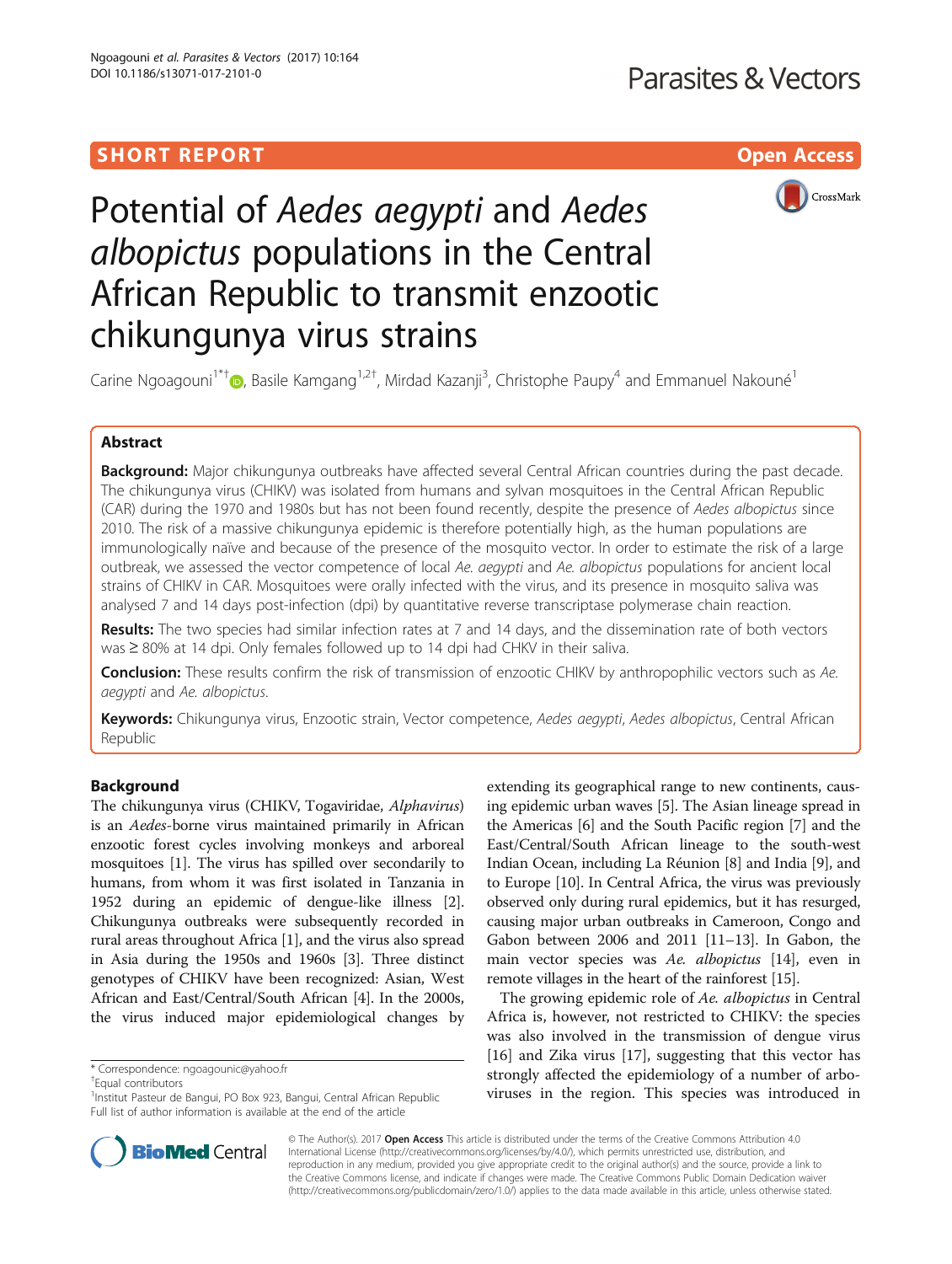2000 in Cameroon and spread quickly to most countries of Central Africa [\[18](#page-4-0)], where it has outcompeted the native vector Ae. aegypti to become dominant in some urban locations in Cameroon, CAR and Gabon [\[19](#page-4-0)]. Molecular studies of East/Central/South African viral strains circulating in areas where Ae. albopictus was the primary vector have shown a specific change in the amino acid composition of the membrane fusion glycoprotein (change E1-A226V), which was interpreted as an adaptation of the virus for enhanced transmission by Ae. albopictus [[20\]](#page-4-0). Genetic comparisons of CHIKV strains circulating recently in Central Africa with strains isolated between 1975 and 1984 in CAR showed significant differences compatible with rapid adaptation to Ae. albopictus, as observed previously in other countries in the region [[21\]](#page-4-0). Aedes albopictus was reported for the first time in CAR in 2010 [\[22\]](#page-4-0) and became the most prevalent Aedes mosquito species, outcompeting the native Ae. aegypti [\[23](#page-4-0)].

Aedes albopictus has strong ecological plasticity, which allows it to adapt rapidly to a wide range of habitats [[18\]](#page-4-0). For instance, although Ae. albopictus originated in Asian forests, it has now adapted to a range of rural and urban human environments. Females of Ae. albopictus are opportunistic feeders and can take their blood meal from most groups of vertebrates, from coldto warm-blooded animals, including reptiles, birds and amphibians, although they display a marked biting preference for mammals, including humans [[18\]](#page-4-0). This broad spectrum of host preferences contributes to the invasion and settlement of Ae. albopictus in diverse environments, from natural ones to densely populated urban areas. At the interface between natural and anthropogenic environments, its zoophilic behaviour can transfer enzootic arboviruses from animals to humans. To assess this possibility, we determined the oral susceptibility of Ae. aegypti and Ae. albopictus from CAR to enzootic CHIKV strain isolated in the country.

## Methods

Aedes aegypti and Ae. albopictus were sampled in 2014 in Bangui (04°21'N, 18°33'E), the capital of CAR. For each species, larvae and pupae were collected in several peri-domestic containers and reared to adulthood in the insectary of the Institut Pasteur de Bangui under controlled conditions (70–80% humidity,  $28 \pm 1$  °C). Once identified as Ae. *aegypti* or Ae. *albopictus*, adults were pooled according to species in separate cages with free access to a 10% sucrose solution until experimental infection with CHIKV.

The CHIKV strain used for experimental infection of mosquitos was an enzootic strain (ArB10262) isolated in CAR in 1978 from Ae. africanus in forested environments in Bozo (5°7'60"N, 10°28'60"E). The virus was stored at the Institut Pasteur de Bangui in a lyophilized form in sealed glass vials at room temperature. This strain is one of 15 CHIKV strains sequenced and analysed recently by Desdouits and collaborators [\[21](#page-4-0)]. The virus was suspended in 2 ml of phosphate buffered saline and inoculated into an approximately 80% confluent Vero E6 cell line (two passages) until strong cytopathic effects were seen. Cells and supernatant were recovered from the second passage and stored at -80 °C until experimental mosquito infections.

Infection experiments were performed in the BSL-3 laboratory at the Institut Pasteur de Bangui with 5–10 day-old female mosquitos. About 50–100 females were deprived of sugar solution for 24 h and fed the infectious meal with a Hemotek feeding system (Discovery workshops, Accrinton, UK). The infectious blood meal was composed of a virus suspension diluted (1:3) in washed rabbit erythrocytes. Adenosine triphosphate, a phagostimulant, was added at a final concentration of  $5 \times 10^{-3}$ mol/l [[24\]](#page-4-0). An aliquot of the infectious blood meal was used to estimate the blood-meal titre in a plaque assay, which was found to be  $10^8$  plaque-forming units per ml. Mosquitoes were allowed to feed for 45 min on a membrane feeder maintained at 37 °C. Fully engorged females were transferred in small cardboard containers and maintained at  $28 \pm 1$  °C and 75% relative humidity with a 10% sugar solution. Surviving females were removed at 7 and 14 days post-infection (dpi) and tested for the presence of CHIKV in saliva and head. In each experiment, control females were fed a non-infectious blood meal.

Saliva was collected 7 and 14 dpi by the forced salivation technique according to the protocol described by Dubrulle and collaborators [[25](#page-4-0)] to estimate dissemination and transmission rates. As most studies show that CHIKV is found early (around 7 dpi), we assessed whether the infection and/or dissemination rates increased or decreased between 7 and 14 dpi. Briefly, wings and legs were removed from each mosquito, and the proboscis was introduced into a micropipette containing 5 μl of fetal bovine serum. After 30–45 min of salivation, fetal bovine serum containing saliva was expelled into 45 μl of Leibovitz L15 medium (Invitrogen), and individual females were dissected to remove the head (as well as the thorax and abdomen) to estimate dissemination and transmission rates. All biological material was stored at -80 °C until processing for quantitative reverse transcriptase polymerase chain reaction (qRT-PCR).

Mosquito tissue was ground in 600 μl of sterile phosphate buffered saline 1×. RNA was extracted with a mini QIAamp RNA Viral kit (Qiagen, Hilden, Germany) according to the manufacturer's recommendations, eluted in 50 μl elution buffer and stored at -80 °C until analysis. RNA retro-transcription was performed with 25 μl of the RNA template and random hexamer primers in the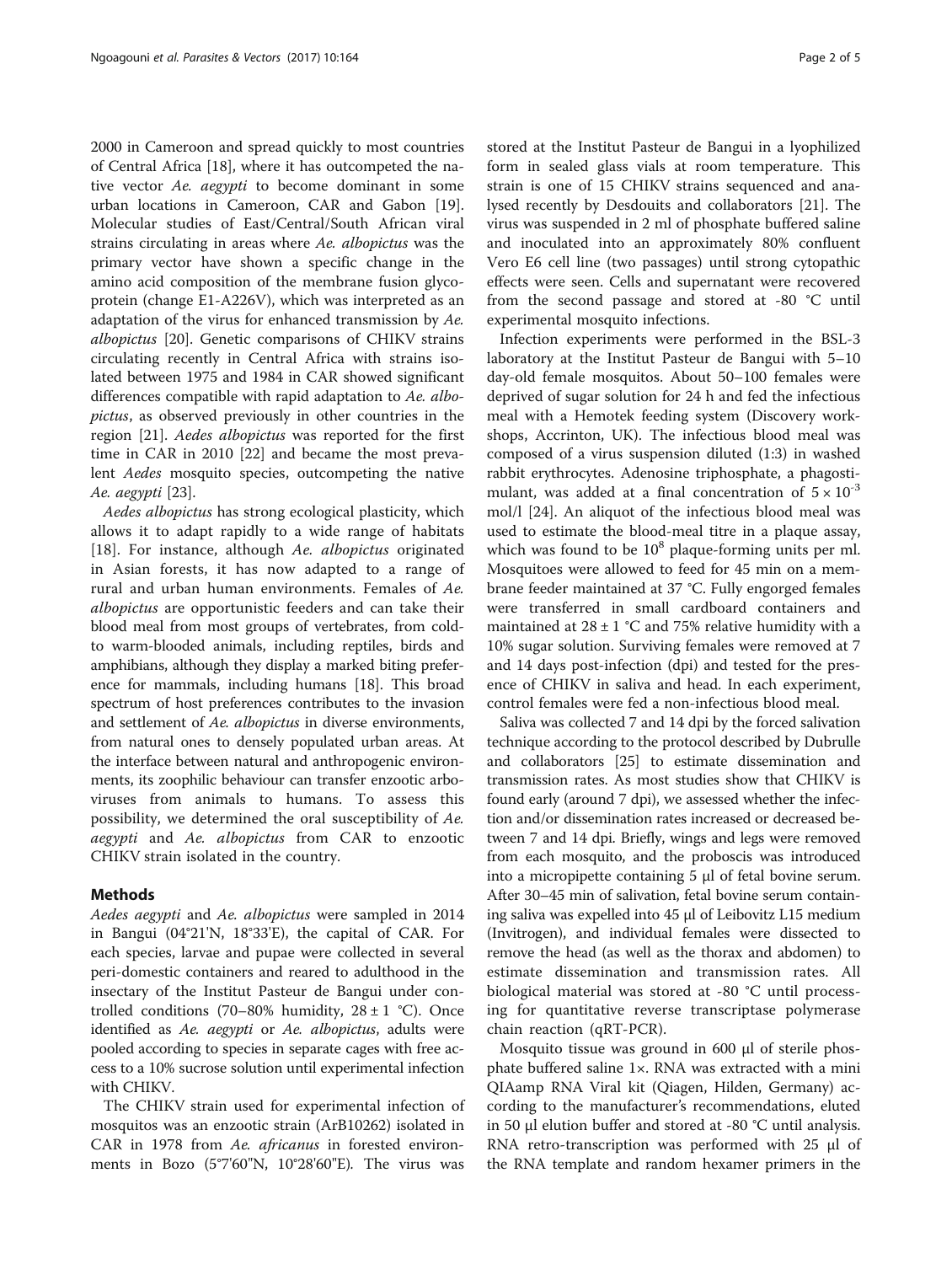high-capacity cDNA reverse transcription kit (Applied Biosystems, USA), according to the manufacturers' instructions. qRT-PCR was conducted in an ABI 7500 Fast Real-time PCR System and the Taqman Universal PCR Master Mix (Applied Biosystems, Foster City, CA, USA). Amplification was performed in a final volume of 25 μl containing 5 μl cDNA, 12.5 μl 2× Master Mix, 1 μl of each primer (10 mmol/l) and 4.5 μl of sterile water. The primers and probe sequences used have been described by Pastorino and collaborators [[26\]](#page-4-0), as follows: forward primer: 5′-AAG CTY CGC GTC CTT TAC CAA G-3′, reverse primer: 5′-CCA AAT TGT CCY GGT CTT CCT-3′, and probe 5′ FAM-CCA ATG TCY TCM GCC TGG ACA CCT TT-TAMRA 3′. The thermocycling conditions were: 50 °C for 2 min, 95 °C for 10 min, followed by 45 cycles of 95 °C for 15 s and 60 °C for 10 min.

The three parameters assessed were infection, dissemination and transmission rates. The infection rate was expressed as the percentage of all blood-fed mosquitoes tested that had infected bodies (abdomen). The dissemination rate is the percentage of mosquitoes among all infected mosquitoes that have CHIKV RNA in the head. The transmission rate is the number of mosquitoes with infected saliva divided by the number of mosquitoes with infected head plus thorax. Fisher's exact test was used to compare infection, dissemination and transmission rates between the two species at 7 and 14 dpi with STATA/IC version 11 (StataCorp, College Station, TX). Differences were considered statistically significant when  $P < 0.05$ .

## Results and disscussion

We analysed 75 Ae. aegypti and 66 Ae. albopictus engorged females. For Ae. aegypti, 16 of 75 engorged females were analysed at 7 dpi and the rest ( $n = 59$ ) at 14 dpi, and, for Ae. albopictus, 22 of 66 were tested at 7 dpi and 44 at 14 dpi. At 7 dpi, the infection rates were comparable (Fisher's exact test,  $P = 0.32$ , Table 1), whereas, at 14 dpi, the infection rate was more than twice as high in Ae. aegypti (27%) than in Ae. albopictus (11%), although the difference was not significant (Fisher's exact test,  $P = 0.08$ , Table 1). At 7 dpi, the dissemination rates were 87% in Ae. aegypti and 42% in Ae. albopictus, but with no statistically significant difference (Fisher's exact test,  $P = 0.11$ , Table 1). At 14 dpi, the dissemination rates were similar in the two species, at 87 and 80%. No positive saliva samples were found at 7 dpi in either species, but at 14 dpi CHIKV was detected in the saliva of four Ae. aegypti (28%) and three Ae. albopictus (75%) mosquitos, with comparable transmission rates (Fisher's exact test,  $P = 0.24$ , Table 1). All pools (unexposed) included in the experiment were negative. The low infection rates found in both species may be due to the origin of the CHIKV strain in the sylvan mosquito Ae. africanus.

Emerging and re-emerging Aedes-borne diseases such as dengue, chikungunya and Zika are major threats in the tropics and also in temperate countries. Global changes have played an important role in the spread of these arboviruses from their original niches to most parts of the world. Yellow fever, which is an arbovirus disease that can be prevented by vaccination, recently reappeared in Angola before spreading to Kenya and to China [\[27\]](#page-4-0). As numerous arboviruses were isolated in the past in Central Africa [\[17](#page-4-0), [28\]](#page-4-0), this region is considered an area of active circulation of different arboviruses and consequently represents a source of viruses that are "concealed" in other parts of the world by human displacement. Our findings show that Ae. aegypti and Ae. albopictus can transmit the CHIKV strain of enzootic origin, as viral particles were detected in saliva at 14 dpi, with  $5.4 \pm 0.8$  log<sub>10</sub> and  $5.1 \pm 0.4$  log<sub>10</sub> particles from Ae. aegypti and Ae. albopictus, respectively.

Since the outbreak of chikungunya in La Réunion due to a viral strain harbouring substitution of an alanine to a valine at position 226 (E1-A226V) of the E1 glycoprotein, which enhanced the transmissibility of CHIKV by Ae. albopictus [\[20](#page-4-0), [29](#page-4-0)], numerous studies have been conducted worldwide on the vector competence of Ae. aegypti and Ae. albopictus populations [\[14, 25, 30, 31\]](#page-4-0). Nevertheless, only a few have been conducted in Cameroon [[14](#page-4-0)] and more recently in Senegal [[32](#page-4-0)], providing information on Africa. In our study, the dissemination rates were higher  $(≥ 80%)$  at 14 dpi, and mosquitoes were susceptible to transmitting CHIKV only 14 days after they had taken the infected meal. In a study by Vega-Rua and collaborators [[33](#page-4-0)], the dissemination rates increased to 100% at 6 dpi in Ae. *aegypti* and Ae. *albopictus* infected with two CHIKV

Table 1 Infection, dissemination and transmission rates calculated at 7 and 14 days post-infection (dpi) for Aedes aegypti and Ae. albopictus females orally challenged with CHIKV at a titre of  $10^{73}$  plaque-forming units per ml

| Mosquito species | Infection rate (%) |            | Dissemination rate (%) |            | Transmission rate (%)   |          |
|------------------|--------------------|------------|------------------------|------------|-------------------------|----------|
|                  | dpi?               | 14 dpi     | ' dpi                  | 14 dpi     | 7 dpi                   | 14 dpi   |
| Aedes aegypti    | 8/16(50)           | 16/59 (27) | 7/8(87)                | 14/16 (87) | 0/7(0)                  | 4/14(28) |
| Aedes albopictus | 7/22(31)           | 5/44(11)   | 3/7(42)                | 4/5(80)    | 0/3(0)                  | 3/4(75)  |
| Da               | 0.32               | 0.08       | 0.11                   | 1.00       | $\qquad \qquad \  \, -$ | 0.24     |

<sup>a</sup>Fisher's exact test ( $P < 0.05$  indicates significant difference)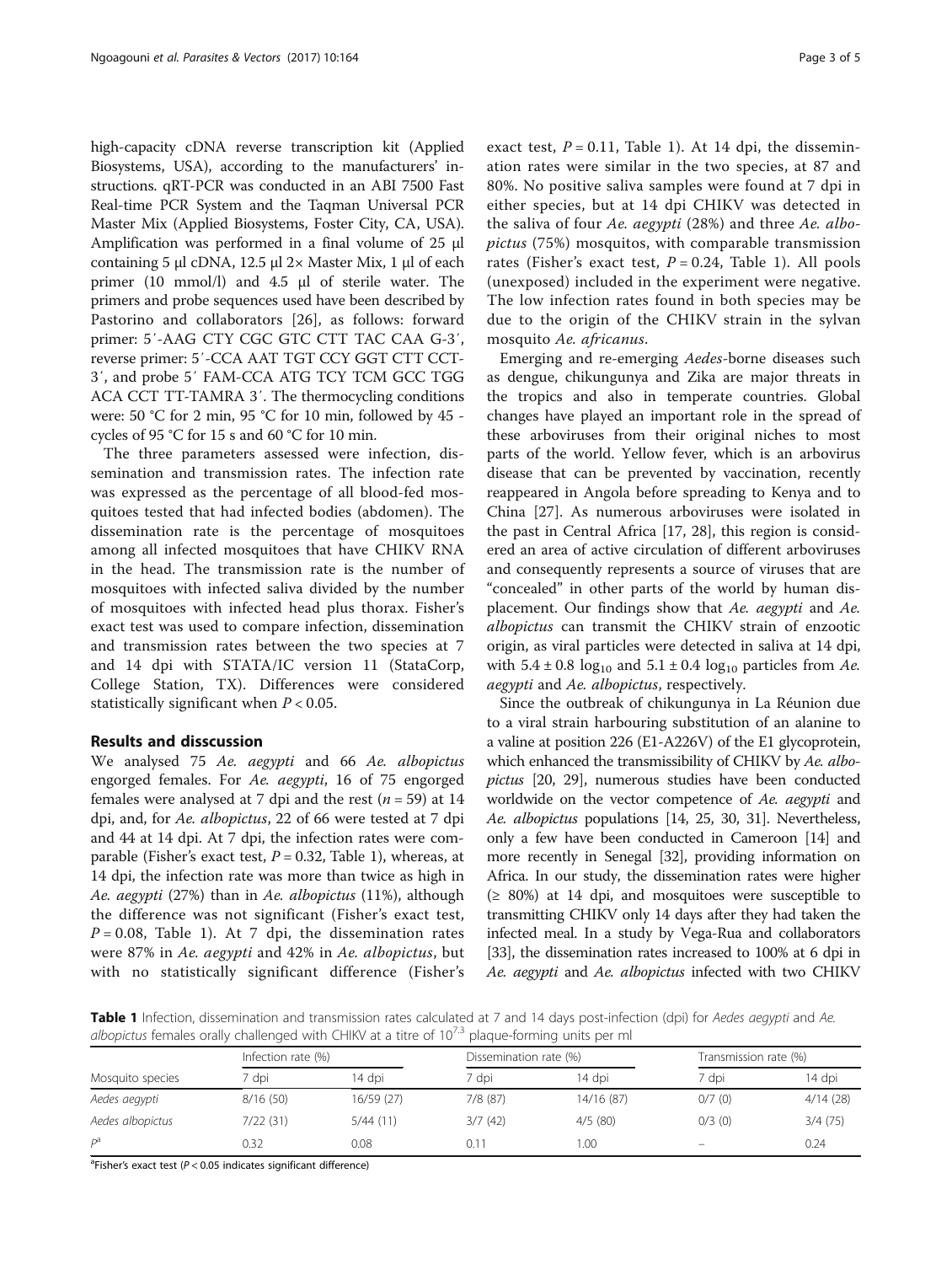<span id="page-3-0"></span>strains, one of which was isolated from imported cases (CHIKV 2010–1630) and the second in France (CHIKV 2010–1909); the titre of the blood meal used was  $10^{7.3}$ plaque-forming units per ml. Other studies have shown efficient dissemination of the E1-226 V variant, which was detectable in the salivary glands of Ae. aegypti and Ae. albopictus from 2 dpi [\[25\]](#page-4-0). More recently, Vega-Rua and collaborators [[33](#page-4-0)] showed that around 80% of both species can transmit CHIKV at 6 dpi, but the dissemination rate decreased progressively to day 14. The extrinsic incubation periods observed in the present study are different from that observed by Diagne et al. [\[32](#page-4-0)] using local CHIKV strains, which was 5 days for Ae. aegypti.

The CHIKV strain used in our study was isolated from a sylvatic vector, Ae. africanus. Desdouits and collaborators [[21\]](#page-4-0) showed that this strain differs from the East/ Central/South African strain responsible for the recent chikungunya outbreaks reported in numerous Central African countries. The ability of these major vectors to transmit arboviruses has not previously been assessed in CAR, although many important viral strains, including CHIKV, are endemic and despite the risk of imminent outbreaks of arboviral infections such as chikungunya in the country [\[23](#page-4-0)]. Our finding that Ae. aegypti and Ae. albopictus, which are the main vectors involved in the transmission of dengue virus and CHIKV in urban environments, can also transmit a local CHIKV strain suggests that both vectors can serve as a bridge between nonhuman primates and humans and that there is a risk for the emergence of this type of virus, as suggested by Paupy et al. [\[15\]](#page-4-0). In addition, if the virus is transferred to a human-dominated environment (city or village), interhuman transmission might occur, leading to outbreaks.

#### Conclusion

Both local Ae. aegypti and Ae. albopictus populations can transmit an enzootic CHIKV. The risk of emergence of arbovirus diseases such as chikungunya should therefore be considered for several reasons, including the abundance of the main anthropogenic vectors (Ae. aegypti and Ae. albopictus), the movement of populations that are immunologically naïve and the diversity of wild fauna. In order to prevent the emergence of chikungunya in CAR, entomological and virological monitoring must be strengthened.

#### Abbreviations

CAR: Central African Republic; CHIKV: Chikungunya virus; dpi: Day post-infection; qRT-PCR: Quantitative reverse transcription polymerase chain reaction

#### Acknowledgements

We wish to thank Anna-Bella Failloux at the Institut Pasteur de Paris, Sélékon Benjamin at the Institut Pasteur de Bangui, and Rodolphe Hamel and Dorothée Misse at the IRD (Montpellier) for assistance in assessing vector competence. We also thank Alexandre Manirakiza at the Institut Pasteur de Bangui for assistance in the statistical analysis.

#### Funding

This work was supported by the Institut Pasteur de Bangui and the International Network of Pasteur Institutes (Actions Concertées Inter-Pasteuriennes No. A12-12), financed by the Institut Pasteur (Paris, France). The funders had no role in study design, data collection or analysis, preparation of the manuscript or the decision to publish.

#### Availability of data and materials

Data are available on request to the corresponding author.

#### Authors' contributions

CN and BK conceived and designed the experiments; CN and BK performed the experiments; CN, BK and CP analysed the data; CN, BK, MK, CP and EN contributed reagents, materials and analytical tools; and CN, BK and CP wrote the paper. All the authors read and approved the final manuscript.

#### Competing interests

The authors declare that they have no competing interests.

#### Consent for publication

Not applicable.

#### Ethics approval and consent to participate

The national ethical and scientific committees in charge of validating study design in CAR (No. 9/UB/FACSS/CSCVPRE/13) approved the study design.

#### Publisher's Note

Springer Nature remains neutral with regard to jurisdictional claims in published maps and institutional affiliations.

#### Author details

<sup>1</sup>Institut Pasteur de Bangui, PO Box 923, Bangui, Central African Republic. <sup>2</sup>Research Unit, Liverpool School of Tropical Medicine, Organisation de Coordination pour la lutte contre les Endémies en Afrique Centrale, PO Box 288, Yaoundé, Cameroon. <sup>3</sup>Institut Pasteur de la Guyane, BP 6010, 23 Ave Pasteur, 97306 Cayenne, French Guiana. <sup>4</sup>Laboratoire MIVEGEC, UMR 224-5290 CNRS-IRD-UM, Centre IRD de Montpellier, Montpellier, France.

### Received: 12 August 2016 Accepted: 21 March 2017 Published online: 27 March 2017

#### References

- 1. Caglioti C, Lalle E, Castilletti C, Carletti F, Capobianchi MR, Bordi L. Chikungunya virus infection: an overview. New Microbiol. 2013;36(3):211–27.
- 2. Robinson MC. An epidemic of virus disease in southern province of Tanganyka territory in 1952–1953: clinical features. Trans R Soc Trop Med Hyg. 1955;49:28–32.
- 3. Volk SM, Chen R, Tsetsarkin KA, Adams AP, Garcia TI, Sall AA, et al. Genome-scale phylogenetic analyses of chikungunya virus reveal independent emergences of recent epidemics and various evolutionary rates. J Virol. 2010;84(13):6497–504.
- 4. Powers AM, Brault AC, Tesh RB, Weaver SC. Re-emergence of Chikungunya and O'nyong-nyong viruses: evidence for distinct geographical lineages and distant evolutionary relationships. J Gen Virol. 2000;81(Pt 2):471–9.
- 5. Weaver SC, Forrester NL. Chikungunya: Evolutionary history and recent epidemic spread. Antiviral Res. 2015;120:32–9.
- 6. Leparc-Goffart I, Nougairede A, Cassadou S, Prat C, de Lamballerie X. Chikungunya in the Americas. Lancet. 2014;383(9916):514.
- 7. Dupont-Rouzeyrol M, Caro V, Guillaumot L, Vazeille M, D'Ortenzio E, Thiberge JM, et al. Chikungunya virus and the mosquito vector Aedes aegypti in New Caledonia (South Pacific Region). Vector Borne Zoonotic Dis. 2012;12(12):1036–41.
- 8. Paquet C, Quatresous I, Solet JL, Sissoko D, Renault P, Pierre V, et al. Chikungunya outbreak in Reunion: epidemiology and surveillance, 2005 to early January 2006. Euro Surveill. 2006;11(2):E060202–3.
- 9. Ravi V. Re-emergence of chikungunya virus in India. Indian J Med Microbiol. 2006;24(2):83–4.
- 10. Delisle E, Rousseau C, Broche B, Leparc-Goffart I, L'Ambert G, Cochet A, et al. Chikungunya outbreak in Montpellier, France, September to October 2014. Euro Surveill. 2015;20(17). Available online: [http://www.eurosurveillance.org/](http://www.eurosurveillance.org/ViewArticle.aspx?ArticleId=21108) [ViewArticle.aspx?ArticleId=21108](http://www.eurosurveillance.org/ViewArticle.aspx?ArticleId=21108).
- 11. Kelvin AA. Outbreak of Chikungunya in the Republic of Congo and the global picture. J Infect Dev Ctries. 2011;5(6):441–4.